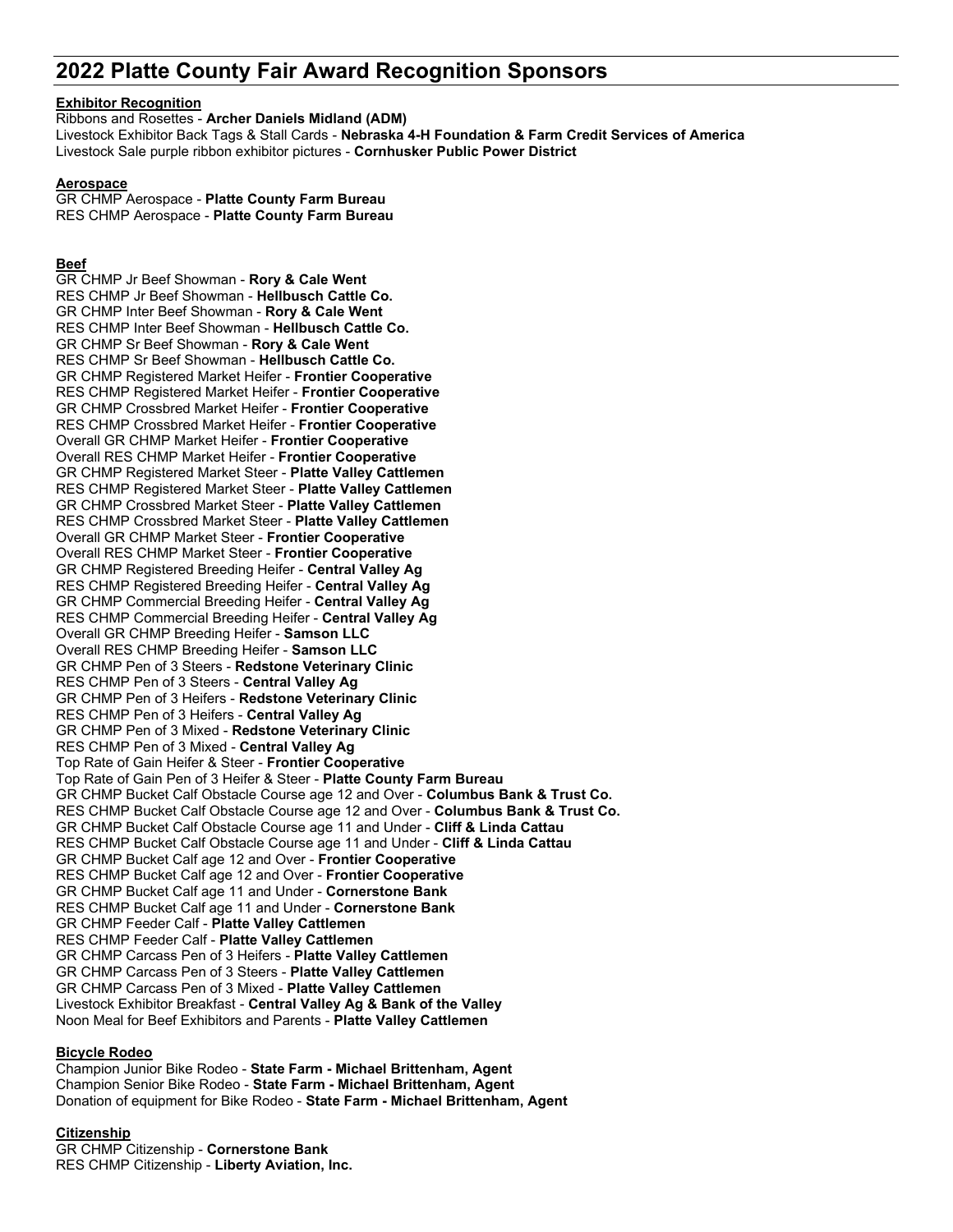# **Clothing & Consumer Management**

GR CHMP Beginning Clothing - **Columbus Bank & Trust Co.** RES CHMP Beginning Clothing - **Columbus Bank & Trust Co.** GR CHMP Middle Clothing - **Columbus Bank & Trust Co.** RES CHMP Middle Clothing - **Columbus Bank & Trust Co.** GR CHMP Advanced Clothing - **Columbus Bank & Trust Co.** RES CHMP Advanced Clothing - **Columbus Bank & Trust Co.** GR CHMP Fiber Arts - **The Calico Quilt Club** RES CHMP Fiber Arts - **The Quilters** GR CHMP Consumer Management - **Liberty Aviation, Inc.** RES CHMP Consumer Management - **Liberty Aviation, Inc.**

### **Companion Animal**

GR CHMP Companion Animal Jr Showman - **Union Bank & Trust** RES CHMP Companion Animal Jr Showman - **Union Bank & Trust** GR CHMP Companion Animal Inter Showman - **Union Bank & Trust** RES CHMP Companion Animal Inter Showman - **Union Bank & Trust** GR CHMP Companion Animal Sr Showman - **Union Bank & Trust** RES CHMP Companion Animal Sr Showman - **Union Bank & Trust** GR CHMP Pet - **Union Bank & Trust** RES CHMP Pet - **Union Bank & Trust** GR CHMP Cat - **Union Bank & Trust** RES CHMP Cat - **Union Bank & Trust**

### **Dairy**

| <b>Cornerstone Bank</b> | <b>Frontier Cooperative</b> | <b>Liberty Aviation, Inc.</b> |
|-------------------------|-----------------------------|-------------------------------|
|                         |                             |                               |

**Dogs**

**Pet Care Specialists Schuyler Veterinary Clinic(Midland Store Veterinary Clinic) Union Bank & Trust**

### **Entrepreneurship**

GR CHMP Entrepreneurship - **Korger Enterprises** RES CHMP Entrepreneurship - **Korger Enterprises**

### **Fashion Show**

GR CHMP Beginning Fashion Show - **Cornerstone Bank** RES CHMP Beginning Fashion Show - **Cornerstone Bank** GR CHMP Middle Fashion Show - **Liberty Aviation, Inc.** RES CHMP Middle Fashion Show - **Liberty Aviation, Inc.** GR CHMP Advanced Fashion Show - **Lindsay Corporation** RES CHMP Advanced Fashion Show - **Lindsay Corporation** GR CHMP Consumer Management Fashion Show **- Cornerstone Bank** RES CHMP Consumer Management Fashion Show **- Cornerstone Bank**

### **Foods**

GR CHMP Beginning Foods - **Eye Physicians P.C.** RES CHMP Beginning Foods - **Eye Physicians P.C.** GR CHMP Middle Foods - **Rodehorst Family** RES CHMP Middle Foods - **Rodehorst Family** GR CHMP Advanced Foods - **Great Western Bank/First Interstate Bank** RES CHMP Advanced Foods - **Great Western Bank/First Interstate Bank** GR CHMP Food Preservation - **Union Bank & Trust** RES CHMP Food Preservation - **Union Bank & Trust** GR CHMP Junior Decorated Foods - **Liberty Aviation, Inc.** RES CHMP Junior Decorated Foods - **Liberty Aviation, Inc.** GR CHMP Intermediate Decorated Foods - **John & Mary Ann Humphrey Family** RES CHMP Intermediate Decorated Foods - **John & Mary Ann Humphrey Family** GR CHMP Senior Decorated Foods - **Liberty Aviation, Inc.** RES CHMP Senior Decorated Foods - **Liberty Aviation, Inc.** GR CHMP Jr Favorite Foods Revue - **Samson LLC** RES CHMP Jr Favorite Foods Revue - **Samson LLC** GR CHMP Inter Favorite Foods Revue - **Liberty Aviation, Inc.** RES CHMP Inter Favorite Foods Revue - **Liberty Aviation, Inc**. GR CHMP Sr Favorite Foods Revue - **Samson LLC** RES CHMP Sr Favorite Foods Revue - **Samson LLC**

### **Gardening/Floriculture**

GR CHMP Vegetables - **Extension Master Gardeners** RES CHMP Vegetables - **Extension Master Gardeners**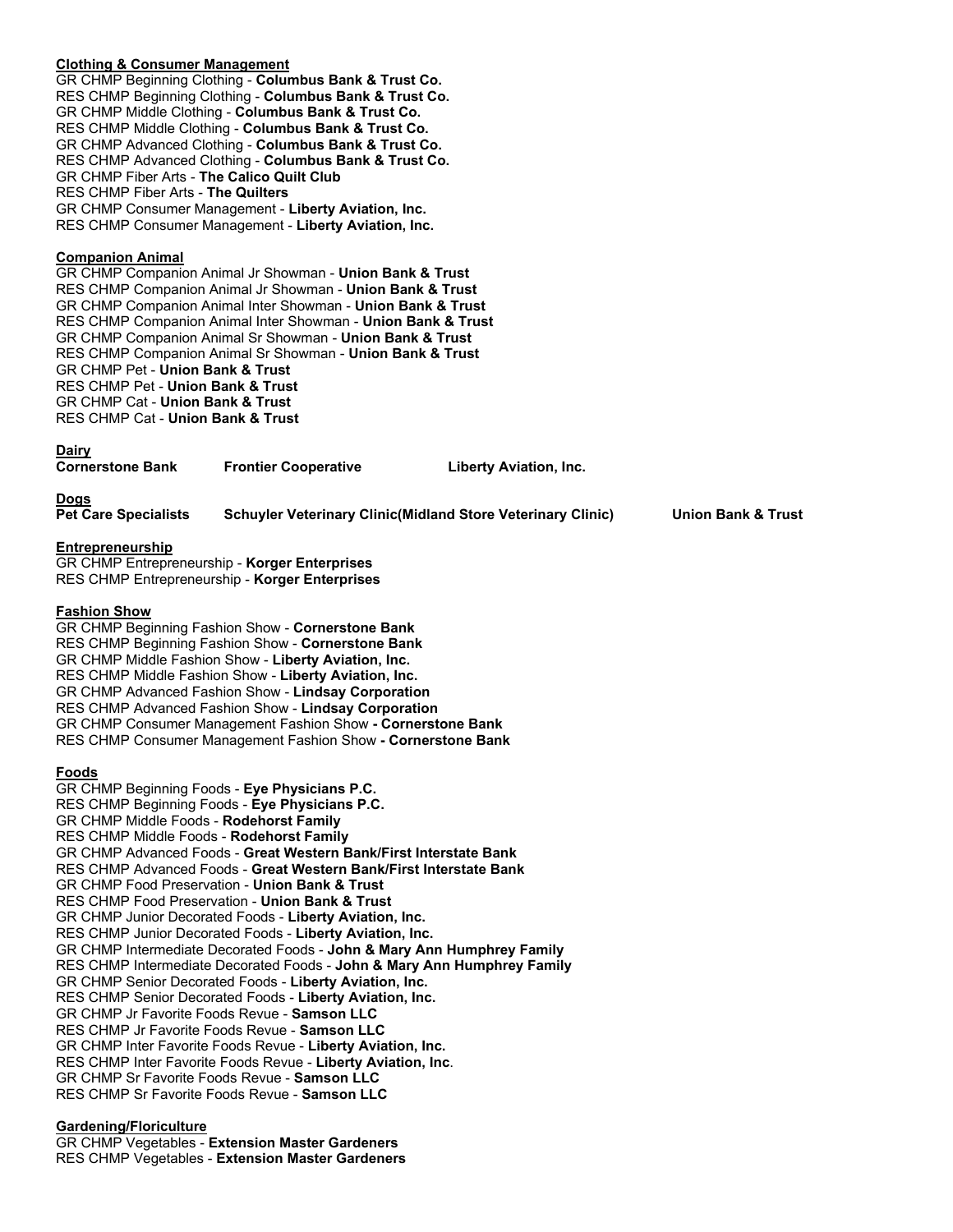GR CHMP Floriculture - **Wilke Landscape Center** RES CHMP Floriculture - **Wilke Landscape Center**

# **Goat**

GR CHMP Jr Goat Showman - **Dr. Nila Novotny** RES CHMP Jr Goat Showman - **Dr. Nila Novotny** GR CHMP Inter Goat Showman - **Cliff & Linda Cattau** RES CHMP Inter Goat Showman - **Cliff & Linda Cattau** GR CHMP Sr Goat Showman - **Dr. Nila Novotny** RES CHMP Sr Goat Showman - **Dr. Nila Novotny** GR CHMP Breeding Dairy Goat - **Cliff & Linda Cattau** RES CHMP Breeding Dairy Goat - **Cliff & Linda Cattau** GR CHMP Registered Breeding Meat Goat - **Redstone Veterinary Clinic** RES CHMP Registered Breeding Meat Goat - **Redstone Veterinary Clinic** GR CHMP Commercial Breeding Meat Goat - **Redstone Veterinary Clinic** RES CHMP Commercial Breeding Meat Goat - **Redstone Veterinary Clinic** Overall GR CHMP Breeding Meat Goat - **Meadow Creek Farms** Overall RES CHMP Breeding Meat Goat - **Meadow Creek Farms** GR CHMP Lightweight Market Doe Goat - **Cliff & Linda Cattau** RES CHMP Lightweight Market Doe Goat - **Cliff & Linda Cattau** GR CHMP Middleweight Market Doe Goat - **Platte County Farm Bureau** RES CHMP Middleweight Market Doe Goat - **Platte County Farm Bureau** GR CHMP Heavyweight Market Doe Goat - **Columbus Bank & Trust Company** RES CHMP Heavyweight Market Doe Goat - **Columbus Bank & Trust Company** Overall GR CHMP Market Doe Goat - **Cliff & Linda Cattau** Overall RES CHMP Market Doe Goat - **Cliff & Linda Cattau** GR CHMP Lightweight Market Wether Goat - **Dr. Nila Novotny** RES CHMP Lightweight Market Wether Goat - **Dr. Nila Novotny** GR CHMP Middleweight Market Wether Goat - **Platte County Farm Bureau** RES CHMP Middleweight Market Wether Goat - **Platte County Farm Bureau** GR CHMP Heavyweight Market Wether Goat - **Columbus Bank & Trust Company** RES CHMP Heavyweight Market Wether Goat - **Columbus Bank & Trust Company** Overall GR CHMP Market Wether Goat - **Cliff & Linda Cattau** Overall RES CHMP Market Wether Goat - **Cliff & Linda Cattau** GR CHMP Goat Obstacle Course - **Cliff & Linda Cattau** RES CHMP Goat Obstacle Course **- Cliff & Linda Cattau**

# **Heritage**

GR CHMP Heritage - **Great Western Bank/First Interstate Bank** RES CHMP Heritage - **Great Western Bank/First Interstate Bank**

# **Home Environment & Visual Arts**

GR CHMP Beginning Home Environment - **Great Western Bank/First Interstate Bank** RES CHMP Beginning Home Environment - **Great Western Bank/First Interstate Bank** GR CHMP Middle Home Environment - **Great Western Bank/First Interstate Bank** RES CHMP Middle Home Environment - **Great Western Bank/First Interstate Bank** GR CHMP Advanced Home Environment - **Great Western Bank/First Interstate Bank** RES CHMP Advanced Home Environment - **Great Western Bank/First Interstate Bank** GR CHMP Visual Arts - **Dale and Judy Dicke** RES CHMP Visual Arts - **Dale and Judy Dicke**

### **Horse**

Novice Horse Showmanship - Grand Champion - **Kuhlman & Kratochvil P.C.** Junior Horse Showmanship - Grand Champion - **Schultz Farms Inc.** Intermediate Horse Showmanship - Grand Champion - **Chris & Amy Blaser** Senior Horse Showmanship - Grand Champion - **Terry & Holly Schultz** Rosettes & Overall Awards - **Behlen Cattle Co., Chris & Amy Blaser, Brad & Melissa Christensen, Dubsky Custom Transmission, Finger Tips by Jaci, Kuhlman & Kratochvil P.C., Lazy K Feedyard, Liberty Aviation, Inc., Ryan & June Loseke, Loup Valley Insurance Services, Clint & Courtney Lutjelusche, Glen & Kim Schmidt, Mueller Sprinklers, Bryan & Erica Muhsman, Al & Tanya Niedbalski, Schultz Farms Inc., Terry & Holly Schultz, Steve & Tracy Schulz, Wrangler 4-H Club**

### **Human Development**

GR CHMP Human Development - **Eye Physicians P.C.** RES CHMP Human Development - **Eye Physicians P.C.**

### **Natural Resources**

GR CHMP Natural Resources - **Extension Master Gardeners** RES CHMP Natural Resources - **Extension Master Gardeners**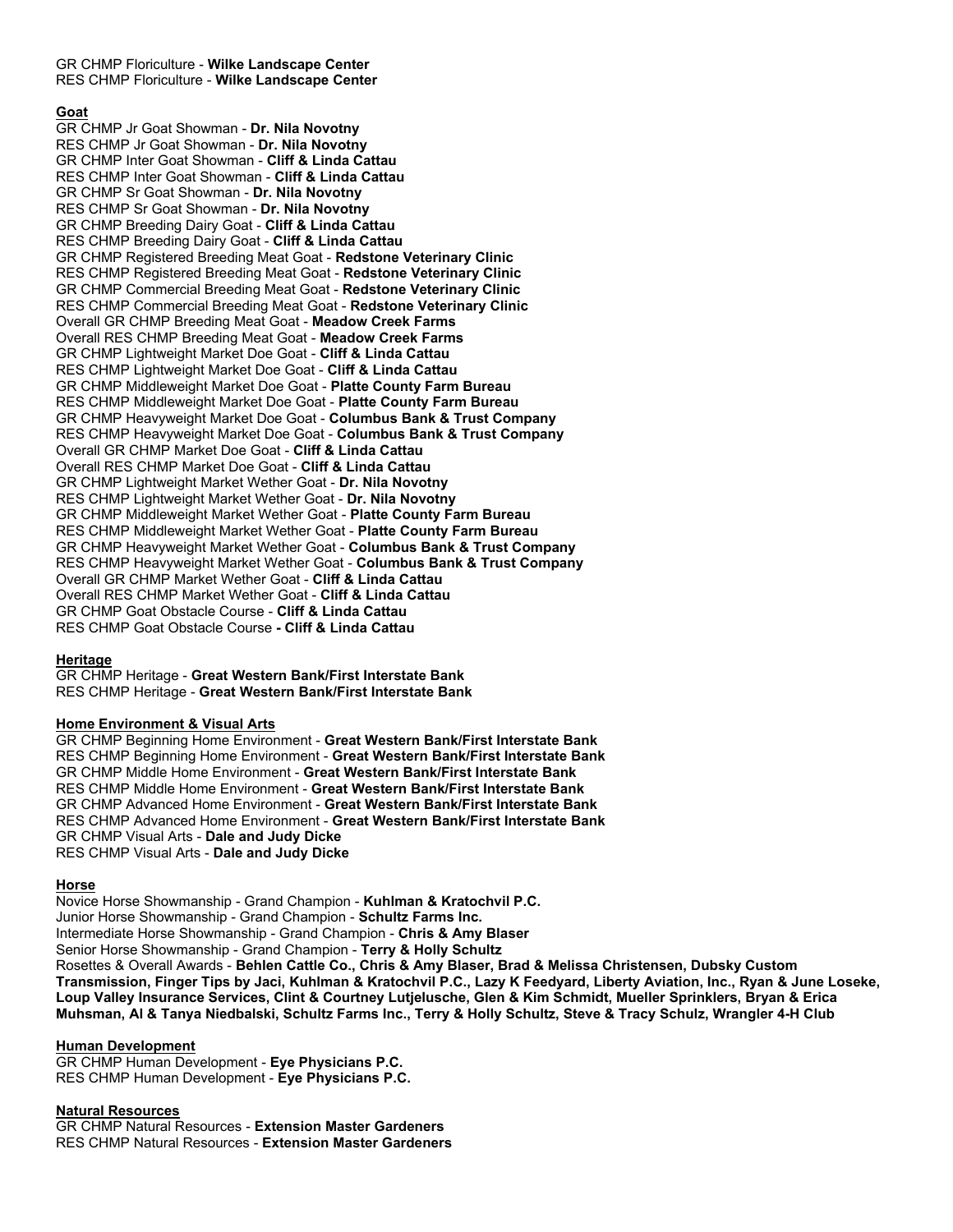# **Photography**

GR CHMP Beginning Photography - **Urban Farm Boutique** RES CHMP Beginning Photography - **Urban Farm Boutique** GR CHMP Middle Photography - **Urban Farm Boutique** RES CHMP Middle Photography - **Urban Farm Boutique** GR CHMP Advance Photography - **Urban Farm Boutique** RES CHMP Advance Photography - **Urban Farm Boutique**

# **Poultry**

GR CHMP Jr Poultry Showman - **Dr. Nila Novotny** RES CHMP Jr Poultry Showman - **Eye Physicians P.C.** GR CHMP Inter Poultry Showman - **Dr. Nila Novotny** RES CHMP Inter Poultry Showman - **Eye Physicians P.C.** GR CHMP Sr Poultry Showman - **Dr. Nila Novotny** RES CHMP Sr Poultry Showman - **Eye Physicians P.C.** GR CHMP Poultry - **Dr. Nila Novotny** RES CHMP Poultry - **Dr. Nila Novotny** GR CHMP Water Fowl - **Platte County Farm Bureau** RES CHMP Water Fowl - **Platte County Farm Bureau** GR CHMP Large Fowl - **Eye Physicians P.C.** RES CHMP Large Fowl **- Dr. Nila Novotny** GR CHMP Bantam - **Lori Humlicek Family** RES CHMP Bantam - **Dr. Nila Novotny** GR CHMP Broiler - **State Farm - Michael Brittenham, Agent** RES CHMP Broiler - **Dr. Nila Novotny**

# **Rabbit**

GR CHMP Jr Rabbit Showman - **Eye Physicians P.C.** RES CHMP Jr Rabbit Showman - **Eye Physicians P.C.** GR CHMP Inter Rabbit Showman - **Eye Physicians P.C.** RES CHMP Inter Rabbit Showman - **Eye Physicians P.C.** GR CHMP Sr Rabbit Showman - **Eye Physicians P.C.** RES CHMP Sr Rabbit Showman - **Eye Physicians P.C.** GR CHMP Fancy Rabbit - **Union Bank & Trust** RES CHMP Fancy Rabbit - **Union Bank & Trust** GR CHMP Commercial Rabbit - **Union Bank & Trust** RES CHMP Commercial Rabbit - **Union Bank & Trust** GR CHMP Pet Rabbit - **Pet Care Specialists** RES CHMP Pet Rabbit - **Pet Care Specialists** GR CHMP Rabbit - **Pet Care Specialists** RES CHMP Rabbit - **Pet Care Specialists**

# **Safety**

GR CHMP Safety - **Lindsay Corporation** RES CHMP Safety - **Lindsay Corporation**

# **Science, Engineering & Technology**

GR CHMP Science, Engineering & Technology - **Roger & Jill Goedeken** RES CHMP Science, Engineering & Technology - **Roger & Jill Goedeken**

# **Sheep**

GR CHMP Jr Sheep Showman - **In Memory of Brooke Groth** RES CHMP Jr Sheep Showman - **In Memory of Brooke Groth** GR CHMP Inter Sheep Showman - **In Memory of Brooke Groth** RES CHMP Inter Sheep Showman - **In Memory of Brooke Groth** GR CHMP Sr Sheep Showman - **In Memory of Brooke Groth** RES CHMP Sr Sheep Showman - **In Memory of Brooke Groth** GR CHMP Commercial Breeding Ewe - **Liberty Aviation, Inc.** RES CHMP Commercial Breeding Ewe - **Liberty Aviation, Inc.** GR CHMP Registered Breeding Ewe - **Coan Family Hampshires** RES CHMP Registered Breeding Ewe - **Coan Family Hampshires** Overall GR CHMP Breeding Ewe - **Coan Family Hampshires** Overall RES CHMP Breeding Ewe - **Coan Family Hampshires** GR CHMP Purebred Market Ewe - **Union Bank & Trust** RES CHMP Purebred Market Ewe - **Union Bank & Trust** GR CHMP Crossbred Market Ewe - **Union Bank & Trust** RES CHMP Crossbred Market Ewe - **Union Bank & Trust** Overall GR CHMP Market Ewe Lamb - **Frontier Cooperative** Overall RES CHMP Market Ewe Lamb - **Frontier Cooperative**